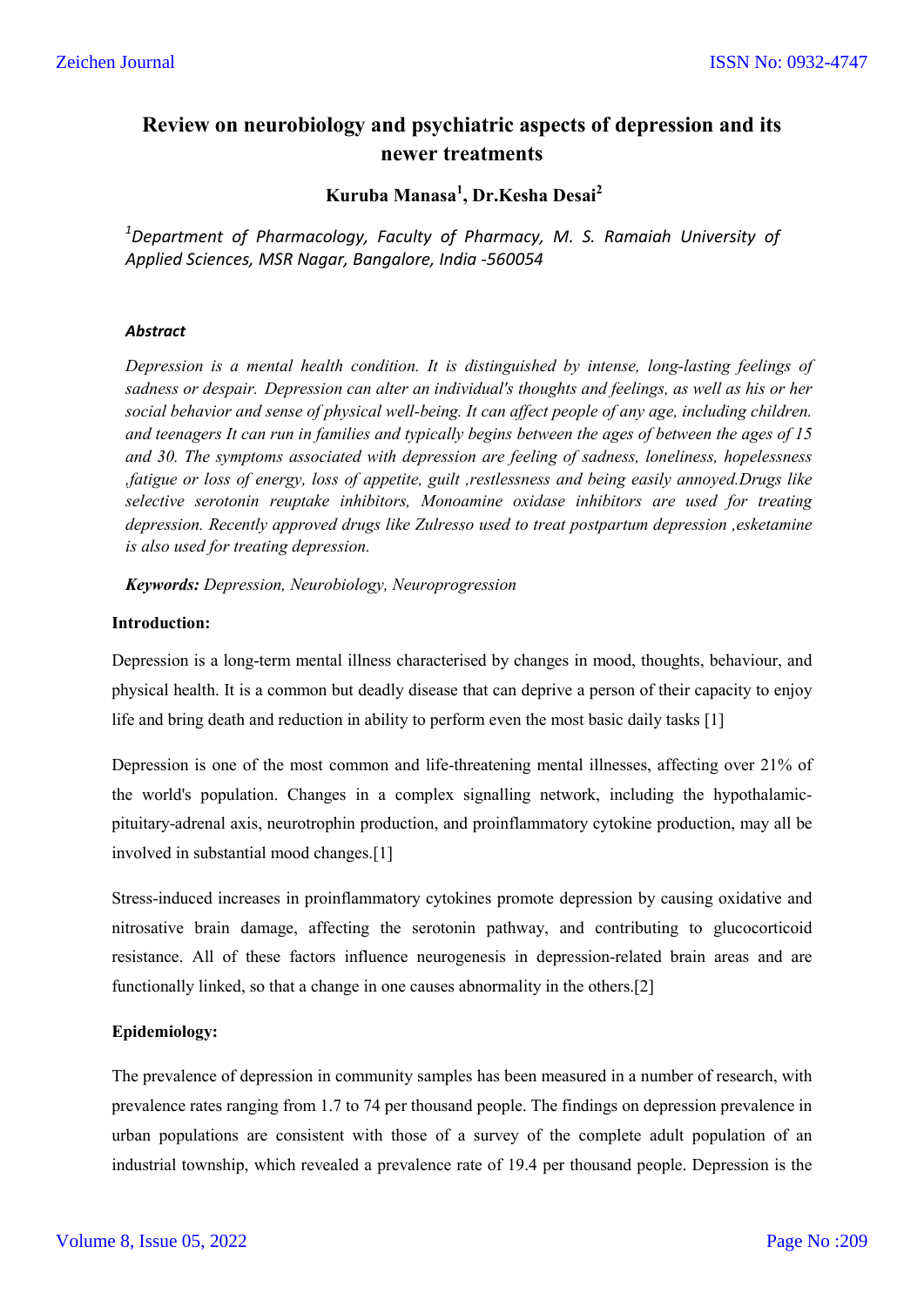most frequent mental disorder in senior people, according to studies conducted in the community, inpatient, outpatient, and old age facilities. A rural Uttar Pradesh epidemiological study found that psychiatric morbidity was higher in the geriatric group (43.32 percent) than in the nongeriatric group (4.66 percent), with neurotic depression being the most common psychiatric morbidity, followed by manic-depressive psychosis depression and anxiety state.[3]

#### **Risk factors for depression:**

In terms of sociodemographic characteristics, studies have revealed that depression is more common in women, younger people, those from low socioeconomic backgrounds, and people who are malnourished. Depressed people had a much higher number of life events previous to the commencement of their illness (6-12 months) than healthy controls and schizophrenic patients, according to studies. When compared to patients with schizophrenia, depressed patients have a significantly higher proportion of life events related to death of a family member, personal healthrelated events, depression, interpersonal and social events, and a significantly lower number of life events in the form of family member illness. It has also been observed that, when compared to patients with mild depression, patients with moderate and severe depression use avoidance as a coping strategy for stressful life events more frequently, implying that it may be a maladaptive way of coping with the situation that contributes to the development of depression.<sup>[4]</sup>

#### **Causes of disease- Genetic and environmental factors**

#### **Genetic causes:**

Research into the genetics of depression is still in its early stages, and little is known about the disease's genetic origins. According to research, changes in a number of genes, each with a minor influence, combine to raise the risk of depression.

#### **Twin studies:**

Identical twins are very helpful to researchers since they both have the exact same genetic code. It has been found that when one identical twin becomes depressed the other will also develop clinical depression approximately 76% of the time. When identical twins are raised apart from each other, they will both become depressed about International Science Congress Association 81 67% of the time. Because both twins become depressed at such a high rate, the implication is that there is a strong genetic influence. Research has also been done with fraternal twins. Unlike identical twins that have the same genetic code, these siblings share only about 50% of their genetic makeup and do not necessarily look alike. Studies have shown that when one fraternal twin becomes depressed, the other also develops depression about 19% of the time. This is still a higher rate of depression when compared to overall rates for the general public, again pointing towards a genetic influence in the development of clinical depression[5]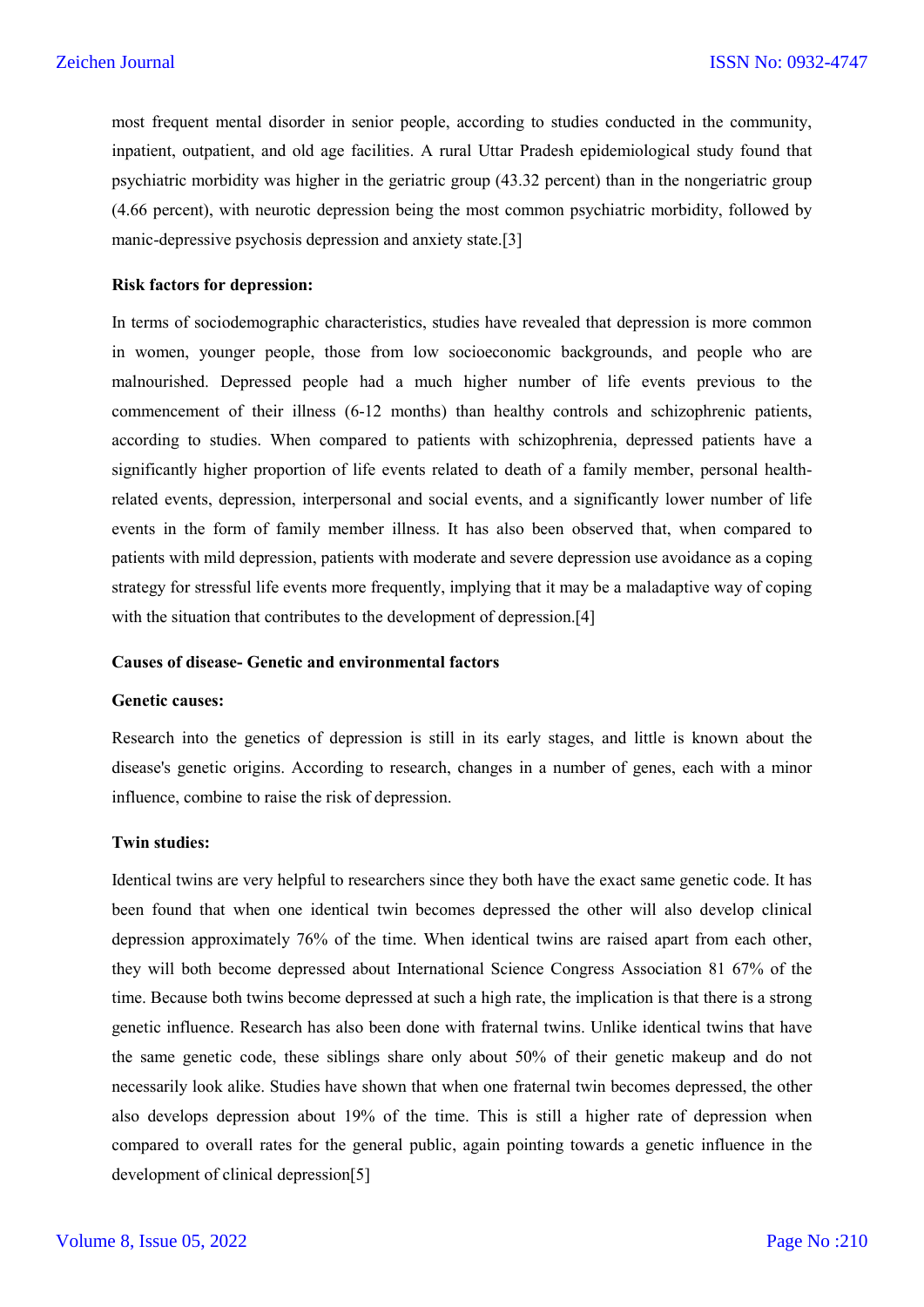#### **Environmental factors:**

Environmental causes of depression include events such as stress, traumatic events and childhood difficulties. These are events that can happen to anyone and they happen during our everyday lives. They are considered factors that are outside of us. Some researchers refer to these events as sociological or psychosocial factors because they are a "meeting" or "combination" of events that happen in society and the function and workings of the human mind.

#### **Stress:**

There appears to be a complex interaction between stressful conditions, the individual's mind and body's response to stress, and the emergence of clinical symptoms of depression. The majority of scientists agree that for certain persons, there is a direct link between a traumatic event and the depression may emerge. There may be positive or negative stress. Example of positive stress are planning for a wedding, preparing for a new job, and moving to a new city.

Examples of negative stress are loss of a loved one, loss of a job, loss of a relationship and divorce.

Both negative and positive stress from environmental events can precede the development of depression.

#### **Traumatic events:**

Traumatic events in the lives of people include loss of a loved one, a serious medical illness, the end of a marriage or significant financial loss. These types of events can destroy the sense of control and stability in a person's life, often leading to emotional distress.

#### **Noise pollution:**

Noise pollution has been linked to aggression, hypertension, increased stress levels, tinnitus, hearing loss and disruptions in sleep. Specifically, tinnitus is linked to severe depression, panic attacks and forgetfulness. Continual exposure to noise pollution has also been linked to cardiovascular disease and increased blood pressure. A person with possible depressive tendencies will become even more susceptible to depression with continual, prolonged exposure to noise pollution.[6]

#### **Neurobiology:**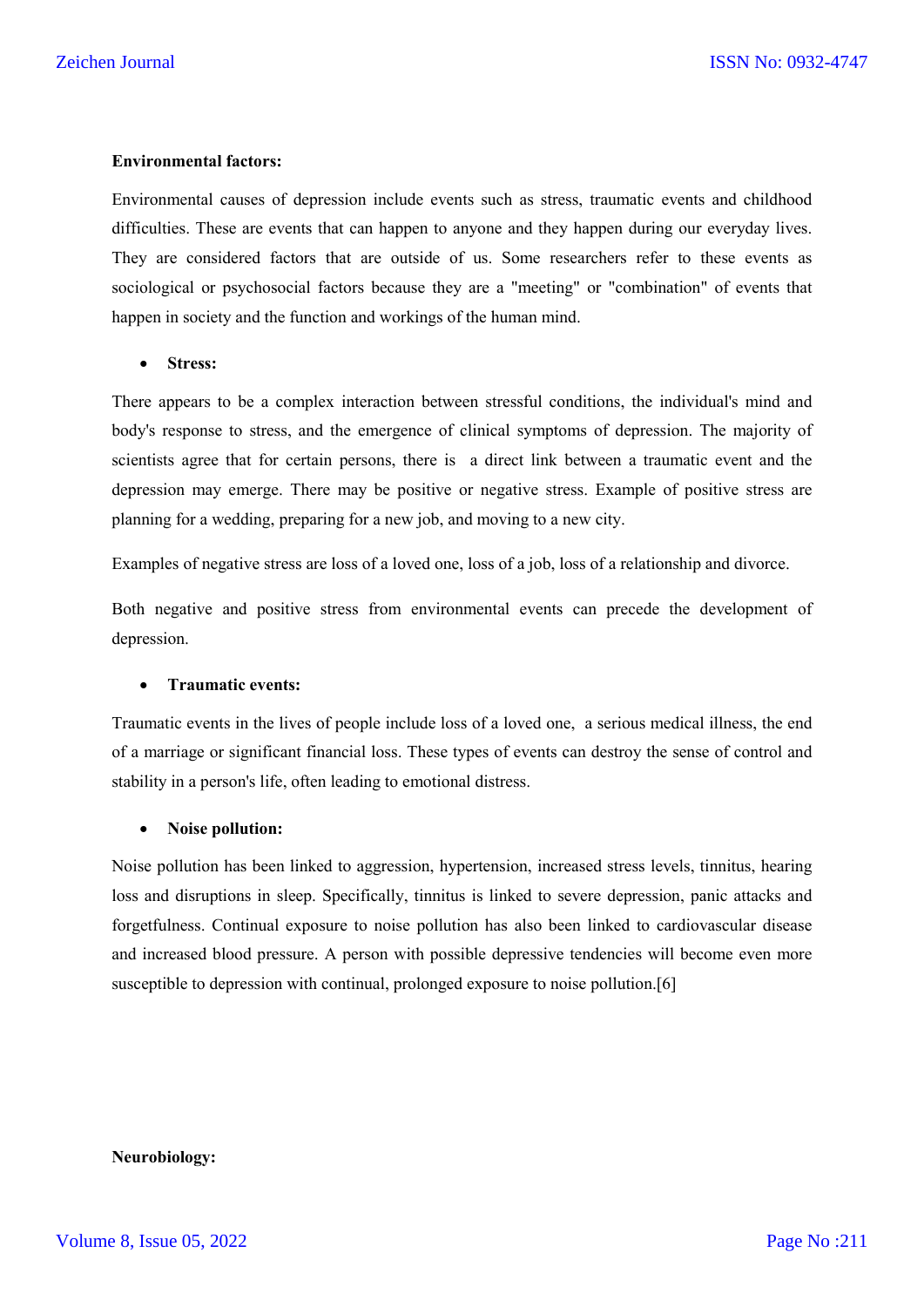Depression's neurobiology includes dichotomous changes in corticolimbic brain regions. Neuronal atrophy and synaptic dysfunction are seen in the prefrontal cortex and hippocampus, whereas neuronal hypertrophy and increased synaptic activity are seen in the nucleus accumbens and amygdala.The peripheral and central immune systems, which are implicated in the neurobiology of depression, are dysregulated in subsets of depressed people. In physiological and pathological conditions, microglia, or brain-resident macrophages, integrate neuroimmune signals and mediate neuroplasticity. Neurons modulate the function and activation of microglia by sending soluble and contact-dependent signals.

The importance of the 'neurocircuit of emotion' was established by the emergence of neuroimaging techniques such as magnetic resonance imaging (MRI), positron emission tomography (PET), and functional fMRI, which has since been expanded to include other important brain areas, particularly the prefrontal cortex.

The structural changes in the brain in particular the hippocampus and PFC are believed to be due to abnormalities in neuroplasticity rather than neurodegeneration. These changes are indeed always reversible, particularly in the PFC (Prefrontal cortex) and also whether or not they predate the onset of depression.[7]

To a large extent, these abnormalities are caused by dysregulation of the HPA axis. Increased levels of circulating cortisol stimulate gene transcription and protein synthesis by activating brain receptors,allowing increased calcium entry into activated neurons and causing neuronal damage.

Glucocorticoid-induced hippocampus damage can occur either directly, through glutamate system activation, or indirectly, through BDNF reduction.The hormone CRH has direct toxicity on hippocampal neurons. Stress is linked to lower levels of BDNF, which makes neuronal survival much more difficult. Reduced hippocampal neuronal tissue, as well as a direct effect of hypercortisolaemia; decreased activity in monoaminergic neurotransmission, or other noxious factors, could all contribute to lower BDNF levels. The rise in cytokines levels may also contribute to the sustained HPA activation and abnormal IRSs may have a secondary or even a primary role in the dysregulation of the HPA axis.[8]

#### **Neuroprogression:**

The brain is constantly reorganising itself through neuroplasticity and attempting to achieve greater efficiency through neurodevelopment, but it occasionally establishes inefficient and incorrect alternative interconnection routes in a phasic and progressive process known as neuroprogression.Mild degenerative processes, intracellular signalling dysfunctions, apoptosis, and diminished plasticity and neurogenesis are all hallmarks of neuroprogression.The shrinkage of the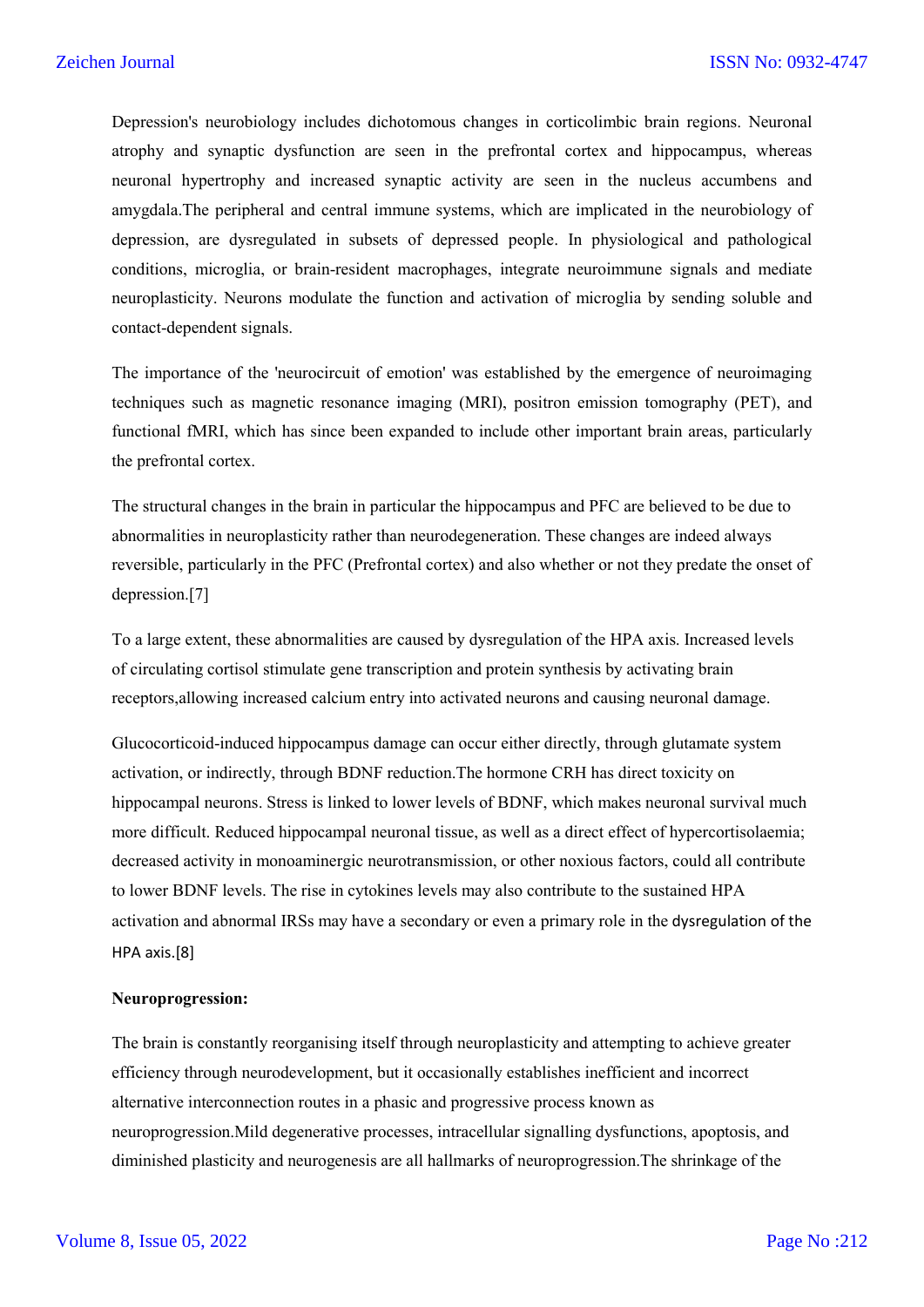frontal lobes, prefrontal orbital cortex, circumvolution of the frontal corpus callosum, hippocampus, and amygdala in depressive individuals appears to represent a loss in neurogenesis, mitochondrial malfunction, and an imbalance in the HHS axis. [9]

Two scenarios that usually result in a reduction in neurogenesis can affect the decrease of 5-HT levels in DD. The following are the two scenarios:

Inhibition of serotonin synthesis: The stimulation of the tryptophan 2,3-dioxygenase (TDO) enzyme found in brain macrophages and microglial cells inhibits serotonin synthesis when hypercortisolemia is sustained. TDO activation causes the production of several neuroactive metabolites from the kynurenine pathway, as well as neurotoxics like 3-hydroxykynurenine, 3-hydroxyanthraic acid, and quinolinic acid.

Participation of proinflammatory cytokines :The proinflammatory cytokines, mainly ILs, alpha and beta IFNs, and tumor necrosis factor (TNF), are capable of modulating the functioning of macrophages, glial and endothelial cells, and even neurons, because these cells possess specific receptors for these signaling molecules.[10]

#### **New medications:**

#### **Brexanolone**:

Allopregnanolone is a neurosteroid that is produced naturally in the body from the hormone progesterone.allopregnanolone is referred to as **brexanolone.** In the United States, brexanolone was licenced for medicinal use in 2019.

Brexanolone is sold under the brand name **Zulresso** used to treat postpartum depression.Under medical supervision, it is injected into a vein over a 60-hour period.

### **Esketamine:**

Esketamine, commonly known as  $(S)$ -ketamine or  $S(+)$ -ketamine, is a dissociative hallucinogen drug used as a general anaesthetic and as an antidepressant for the treatment of depression**.** Esketamine is the active enantiomer of ketamine in terms of NMDA receptor antagonism and is morepotent than racemic ketamine.

Esketamine sold under the brand name **Spravato** for depression and **Ketanest** for anaesthesia. (4)

## **Future treatment:**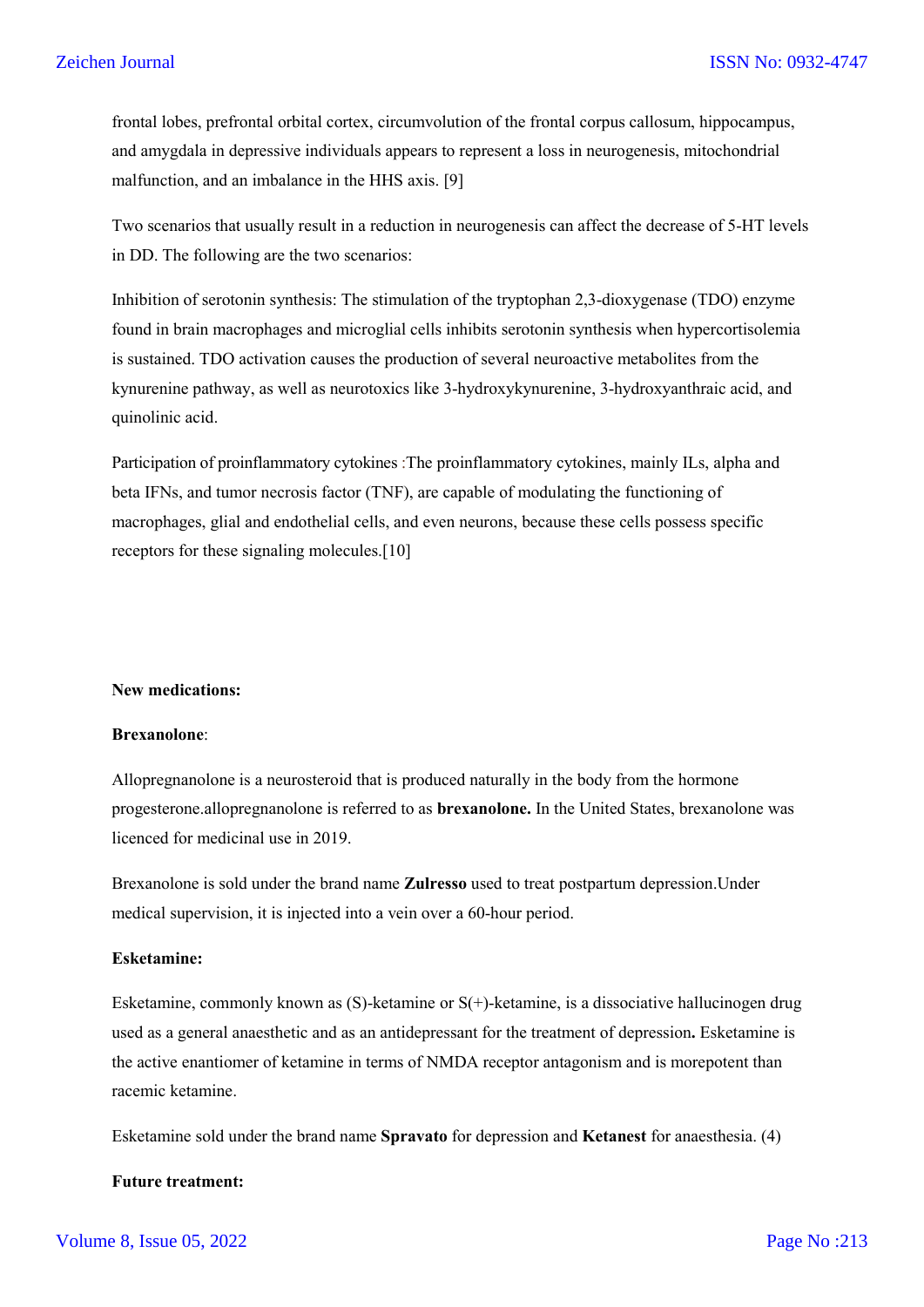There are a slew of other promising depression treatments on the horizon. One is deep brain stimulation. A surgeon places electrodes in the brain during this procedure. These nodes emit nonpainful zaps that change the electrical activity that is causing symptoms**.**

#### **Conclusion:**

Based on the evidence so far, it can be concluded that depressive disorder has a multifactorial aetiopathogenesis, with genetic diathesis and stress (both physical and psychological) playing major roles and acting through a variety of pathophysiological mechanisms. Reduced noradrenergic and serotonergic neurotransmission activity, a decrease in brain neurotrophins, and hyperactivity of the HPA axis and the inflammatory response system are examples of the latter. These are linked to structural and functional deficits in the corticothalamic-striatal-limbic neurocircuit, which disrupts system balance. Antidepressant drugs boost monoaminergic neurotransmission and BDNF levels, reverse some structural changes (at least in the hippocampus, boosting neo-neurogenesis), and improve corticolimbic neurocircuit function.

#### **Acknowledgements**

Authors thanks Dean Dr. Bharath,Dr. V. Madhavan, Dr. Anbu, Dr. Maheshwari E and Dr. Harish, Faculty of Pharmacy, Ramaiah University of Applied Science, Bangalore and Karnataka, India

#### **REFERENCES:**

1.E.S., Wohleb Franklin, T., Iwata, M. and Duman, R.S, Integrating neuroimmune systems in the neurobiology of depression. *Nature Reviews Neuroscience*, *17*(8), *(2016)* pp.497-511.

2.E. Palazidou, The neurobiology of depression. *British medical bulletin*, *101*(1), (*2012)* pp.127-145.

3.K.S. Kendler, Ohlsson, H., Lichtenstein, P., Sundquist, J. and Sundquist, K.. The genetic epidemiology of treated major depression in Sweden. *American Journal of Psychiatry*, *175*(11), *(2018)* pp.1137-1144.

4. F Zhao, Yue, Y., Jiang, H. and Yuan, Y. Shared genetic risk factors for depression and stroke. *Progress in Neuro-Psychopharmacology and Biological Psychiatry*, *93, (2019)* pp.55-70.

5.Gałecki, P. and Talarowska, M., 2018. Inflammatory theory of depression. *Psychiatr Pol*, *52*(3), pp.437-447.

6.Ruiz, N.A.L., Del Ángel, D.S., Olguín, H.J. and Silva, M.L.,. Neuroprogression: the hidden mechanism of depression. *Neuropsychiatric disease and treatment*, *14,(2018)* p.2837.

7.A.N. Edinoff, Odisho, A., Lewis, K., Kaskas, A., Hunt, G., Cornett, E.M., Kaye, A., Viswanath, O., Urits, I. and Kaye, A.D. Brexanolone, a GABAA Modulator, in the Treatment of Postpartum Depression in Adults: *Frontiers in Psychiatry,(2021)* p.1331